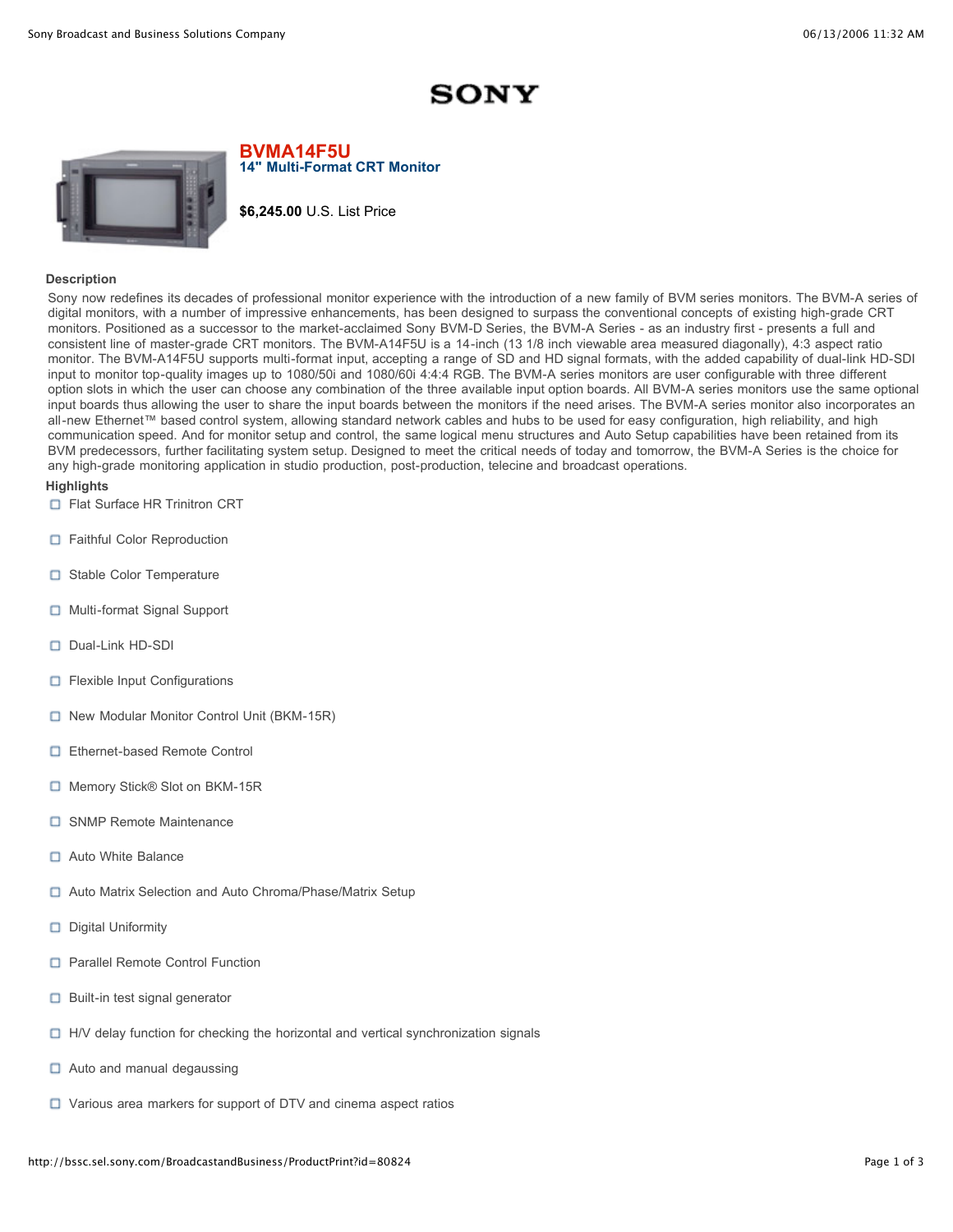| <b>Features</b>                |                                                                   |                                                                                                                                                                                                                                                                                                                                                                        |                 |  |  |
|--------------------------------|-------------------------------------------------------------------|------------------------------------------------------------------------------------------------------------------------------------------------------------------------------------------------------------------------------------------------------------------------------------------------------------------------------------------------------------------------|-----------------|--|--|
|                                | <b>Feature</b>                                                    | <b>Benefit</b>                                                                                                                                                                                                                                                                                                                                                         |                 |  |  |
|                                | $\Box$ Flat surface HR<br>Trinitron                               | Equipped with a Sony Trinitron CRT using SMPTE-C phosphors, the BVM-A Series monitor provides the highest possible<br>picture quality                                                                                                                                                                                                                                  |                 |  |  |
|                                | Faithful Color<br>Reproduction                                    | The BVM-A series monitors are designed to provide most accurate phosphor chromaticity, white uniformity, and color<br>temperature, thereby achieiving extremely faithful color reproduction                                                                                                                                                                            |                 |  |  |
|                                | □ Stable Color<br>Temperature                                     | The internal beam current feedback circuit equipped on the BVM-A Series monitors maintains a constant color<br>temperature over a long period of time.                                                                                                                                                                                                                 |                 |  |  |
|                                | Multi-Format Signal<br>Support                                    | With the appropriate optional input boards installed, the BVM-A Series monitors support a spectrum of SD and HD signals<br>with frequency responses ranging from 15kHz to 45kHz (horizontal)/48kHz to 60kHz (vertical). Input signals are scanned<br>on the CRT raster at their native frequencies and native line counts, with no scan conversion processes involved. |                 |  |  |
|                                | Dual-Link HD-SDI                                                  | The BVM-A Series monitors offer dual-link HD-SDI capability (requires optional BKM62HS) meeting the SMPTE 327M<br>standard. Using two HD-SDI connectors in a pair, the BVM-A Series allows a variety of digital 4:4:4 HD signals to be<br>accepted in both GBR and Y/PB/PR signal formats.                                                                             |                 |  |  |
|                                | $\Box$ Flexible Input<br>Configurations                           | The BVM-A Series uses a modular slot design so inputs can be configured according to individual needs. Three input<br>board slots are available on all models, and three diffent optional input boards are available. The optional input boards can<br>be installed in any board slot, and in any combination.                                                         |                 |  |  |
|                                | Modular Monitor<br>Control Unit (BKM-<br>15R)                     | The monitor and the control panel are separate units in the BVM-A Series. This allows for greater flexibility in system<br>integration. The BKM-15R can be connected using an optional mounting kit to the 24", 20" & 14" monitors, or it can be<br>connected remotely via an Ethernet cable.                                                                          |                 |  |  |
|                                | $\Box$ Ethernet-based<br>Remote Control                           | The BVM-A Series monitors and the BKM-15R Monitor Control Unit are equipped with Ethernet ports, allowing remote<br>control of display parameters across a standard Ethernet connection. The BKM-15R can control up to 32 BVM-A Series<br>monitors simply by connecting them using standard Ethernet cables and hubs.                                                  |                 |  |  |
|                                | □ Memory Stick® Slot                                              | The BKM-15R has a Memory Stick™ slot to save and load monitor setup and adjustment data on Memory Stick media. In<br>multiple monitor systems, this allows data to be exchanged between units so that the same setup and adjustment status is<br>easily retained.                                                                                                      |                 |  |  |
|                                | □ SNMP Remote<br>Maintenance                                      | The BVM-A Series monitors support the SNMP protocol through their Ethernet ports, allowing maintenance information to<br>be monitored and logged on compatible rmote maintenance software (coming December 2005).                                                                                                                                                      |                 |  |  |
|                                | Auto White Balance                                                | The color temperature of the BVM-A Series monitos can be automatically adjusted by the auto white balance function<br>using the Sony BKM-14L Auto Setup probe as well as probes from other manufacturers.                                                                                                                                                              |                 |  |  |
|                                | Auto Matrix Selection<br>and Auto<br>Chroma/Phase/Matrix<br>Setup | The BVM-A Series monitors automatically select the most appropriate decode matrix from one of the three matrices (ITU<br>601, ITU 709, SMPTE 240M), according to the input signal. An Auto Chroma/Phase setup function is also provided, which<br>automatically adjusts the monitor's chroma, phase and matrix using external color bars.                              |                 |  |  |
|                                | Digital Uniformity                                                | With the BVM-A Series monitors, white can be reproduced uniformly on every point of the screen, even in the peripheral<br>area, using the digital uniformity circuit. This adjustment can be made manually or automatically with the use of the<br>optional BKM-14L Auto Set-Up Probe                                                                                  |                 |  |  |
|                                | <b>Accessories</b>                                                |                                                                                                                                                                                                                                                                                                                                                                        |                 |  |  |
| <b>Optional:</b><br>Model Name |                                                                   |                                                                                                                                                                                                                                                                                                                                                                        |                 |  |  |
|                                |                                                                   | Description                                                                                                                                                                                                                                                                                                                                                            | U.S. List Price |  |  |